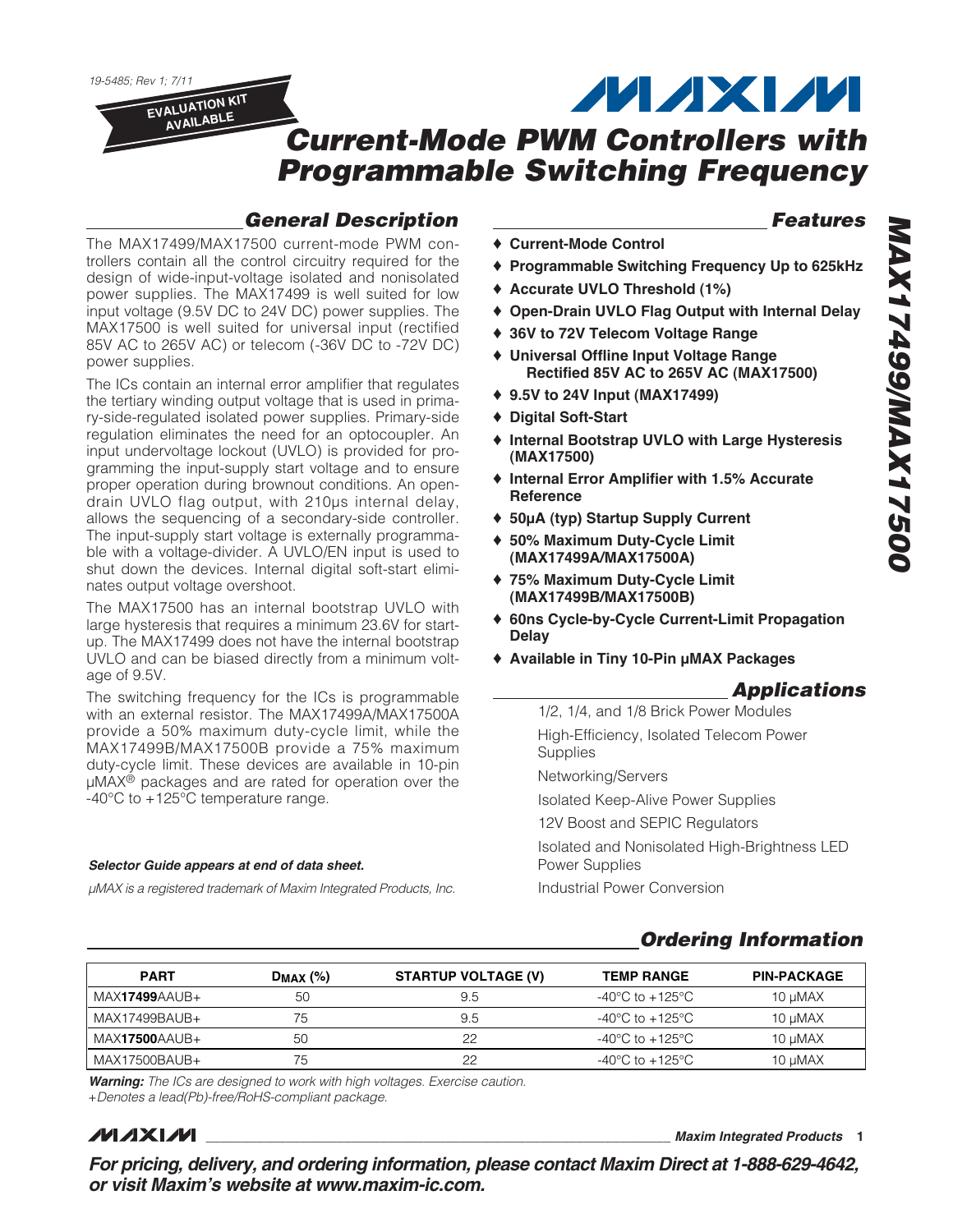### **ABSOLUTE MAXIMUM RATINGS**

Continuous Power Dissipation  $(T_A = +70^{\circ}C)$ 

| 10-Pin µMAX (derate 5.6mW/°C above +70°C) 444.4mW |  |
|---------------------------------------------------|--|
|                                                   |  |
|                                                   |  |
|                                                   |  |
| Lead Temperature (soldering, 10s) +300°C          |  |
|                                                   |  |

Stresses beyond those listed under "Absolute Maximum Ratings" may cause permanent damage to the device. These are stress ratings only, and functional operation of the device at these or any other conditions beyond those indicated in the operational sections of the specifications is not implied. Exposure to absolute maximum rating conditions for extended periods may affect device reliability.

## **ELECTRICAL CHARACTERISTICS**

(VIN = +12V (for MAX17500, bring VIN up to 23.6V for startup), 10nF bypass capacitors at IN and VCC, R12 = 15kΩ (MAX17499A/ MAX17500A), R12 = 7.5kΩ (MAX17499B/MAX17500B), R15 = 1kΩ, C6 = 100nF (see the Typical Application Circuit), NDRV = open, VUVLO/EN =  $+1.4V$ , VFB =  $+1.0V$ , COMP = open, Vcs = 0V, TA = -40°C to  $+125$ °C, unless otherwise noted. Typical values are at TA = +25°C.) (Note 1)

| <b>PARAMETER</b>                    | <b>SYMBOL</b>           | <b>CONDITIONS</b>                                                    | <b>MIN</b> | <b>TYP</b> | <b>MAX</b> | <b>UNITS</b> |  |
|-------------------------------------|-------------------------|----------------------------------------------------------------------|------------|------------|------------|--------------|--|
| <b>UVLO/STARTUP</b>                 |                         |                                                                      |            |            |            |              |  |
| Bootstrap UVLO Wake-Up Level        | <b>V<sub>SUVR</sub></b> | V <sub>IN</sub> rising (MAX17500 only)                               | 19.68      | 21.6       | 23.60      | $\vee$       |  |
| Bootstrap UVLO Shutdown Level       | <b>V<sub>SUVF</sub></b> | V <sub>IN</sub> falling (MAX17500 only)                              | 9.05       | 9.74       | 10.43      | V            |  |
| UVLO/EN Wake-Up Threshold           | V <sub>ULR2</sub>       | UVLO/EN rising                                                       | 1.215      | 1.23       | 1.245      | $\vee$       |  |
| <b>UVLO/EN Shutdown Threshold</b>   | VULF <sub>2</sub>       | <b>UVLO/EN falling</b>                                               | 1.14       | 1.17       | 1.20       | $\vee$       |  |
| <b>UVLO/EN Input Current</b>        | <b>IUVLO</b>            | $VUVLO/EN \leq 2V$                                                   | $-50$      |            | $+50$      | nA           |  |
| <b>UVLO/EN Hysteresis</b>           |                         |                                                                      |            | 60         |            | mV           |  |
| IN Supply Current In UVLO           | <b>ISTART</b>           | $V_{IN}$ = 19V, MAX17500 only when in<br>bootstrap UVLO              |            | 50         | 90         | μA           |  |
| IN Input Voltage Range              | $V_{IN}$                | MAX17499 only                                                        | 9.5        |            | 24.0       | $\vee$       |  |
| UVLO/EN to UFLG Propagation         |                         | UVLO/EN steps up from 1V to 1.4V                                     |            | 3          |            |              |  |
| Delay (Figure 3)                    |                         | UVLO/EN steps down from 1.4V to 1V                                   |            | 0.6        |            | $\mu s$      |  |
| UVLO/EN to NDRV Propagation         | texte                   | UVLO/EN steps up from 1V to 1.4V                                     |            | 3          | 10         | ms           |  |
| Delay (Figure 3)                    | tEXTF                   | UVLO/EN steps down from 1.4V to 1V                                   | 150        | 210        | 300        | μs           |  |
| Bootstrap UVLO Propagation          | t <sub>BUVR</sub>       | V <sub>IN</sub> steps up from 9V to 24V (MAX17500)<br>only)          |            | 5          |            | μs           |  |
| Delay                               | <b>t<sub>BUVF</sub></b> | V <sub>IN</sub> steps down from 24V to 9V<br>(MAX17500 only)         |            | 1          |            |              |  |
| <b>UFLG Low Output Voltage</b>      | VUFLG                   | $I_{UFLG} = 5mA \sinking$                                            |            |            | 1.5        | $\vee$       |  |
| UFLG High Output Leakage<br>Current |                         | $V$ UFLG = 25V                                                       |            | 0.1        | 1          | μA           |  |
| <b>INTERNAL SUPPLY</b>              |                         |                                                                      |            |            |            |              |  |
| V <sub>CC</sub> Regulator Set Point | <b>V<sub>CCSP</sub></b> | $V_{IN}$ = 10.8V to 24V, sinking 1µA to 20mA<br>from V <sub>CC</sub> | 7.0        |            | 10.5       | $\vee$       |  |
| IN Supply Current After Startup     | <sup>I</sup> IN         | $V_{IN} = 24V$                                                       |            | 2          | 4          | mA           |  |
| Shutdown Supply Current             |                         | $UVLO/EN = low$                                                      |            | 50         | 90         | μA           |  |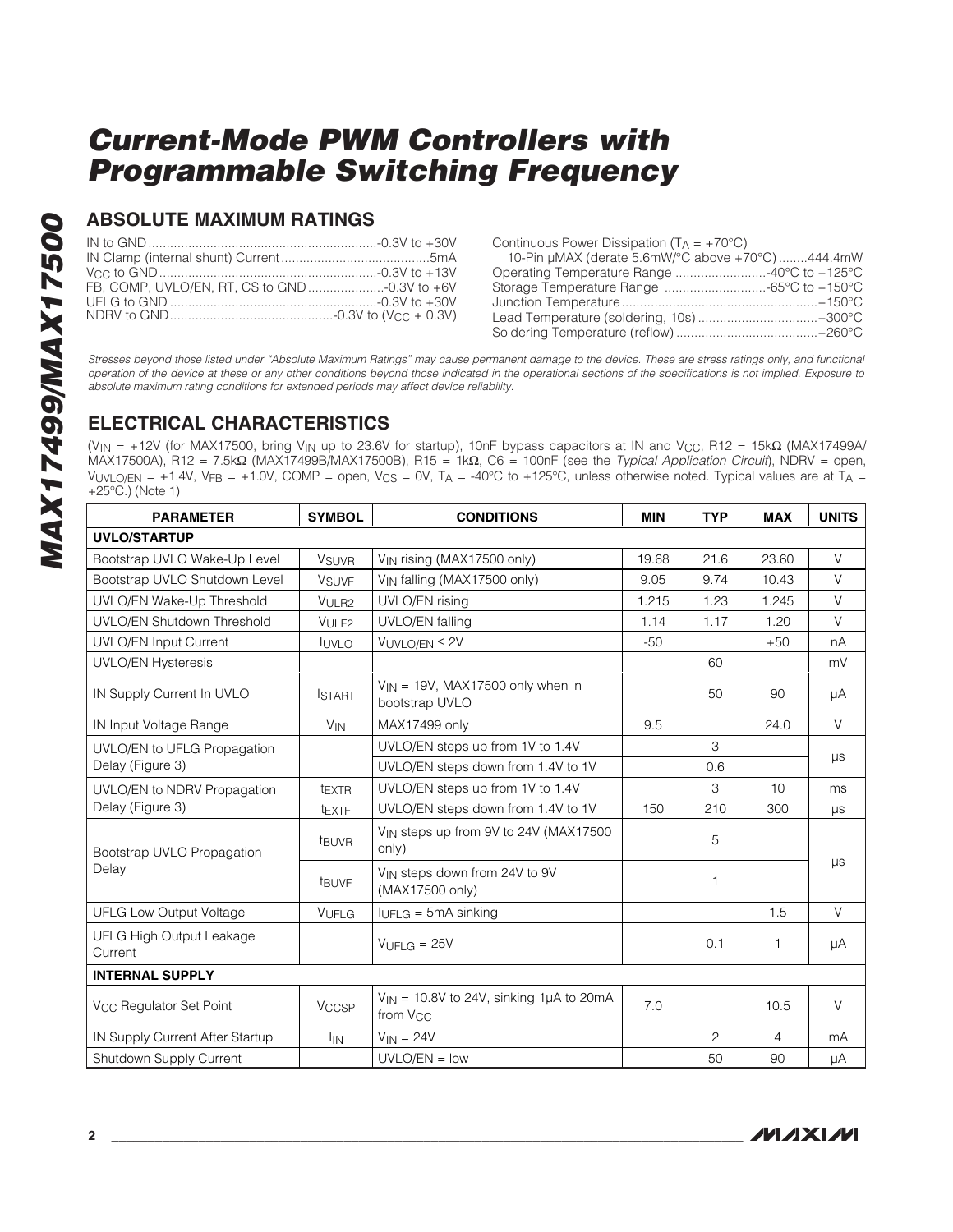## **ELECTRICAL CHARACTERISTICS (continued)**

(V<sub>IN</sub> = +12V (for MAX17500, bring V<sub>IN</sub> up to 23.6V for startup), 10nF bypass capacitors at IN and V<sub>CC</sub>, R12 = 15kΩ (MAX17499A/ MAX17500A), R12 = 7.5kΩ (MAX17499B/MAX17500B), R15 = 1kΩ, C6 = 100nF (see the Typical Application Circuit), NDRV = open, VUVLO/EN = +1.4V, VFB = +1.0V, COMP = open, Vcs = 0V, TA = -40°C to +125°C, unless otherwise noted. Typical values are at  $T_A$  = +25°C.) (Note 1)

| <b>PARAMETER</b>                                   | <b>SYMBOL</b>    | <b>CONDITIONS</b>                        | <b>MIN</b> | <b>TYP</b>     | <b>MAX</b> | <b>UNITS</b>          |
|----------------------------------------------------|------------------|------------------------------------------|------------|----------------|------------|-----------------------|
| <b>GATE DRIVER</b>                                 |                  |                                          |            |                |            |                       |
|                                                    | RON(LOW)         | Measured at NDRV sinking 100mA           |            | $\mathbf{2}$   | 4          | $\Omega$              |
| Driver Output Impedance                            | RON(HIGH)        | Measured at NDRV sourcing 20mA           |            | $\overline{4}$ | 10         |                       |
| Driver Peak Sink Current                           |                  |                                          |            | 1              |            | Α                     |
| Driver Peak Source Current                         |                  |                                          |            | 0.65           |            | A                     |
| <b>PWM COMPARATOR</b>                              |                  |                                          |            |                |            |                       |
| Comparator Offset Voltage                          | VPWM             | VCOMP - VCS                              | 1.24       | 1.38           | 1.54       | $\vee$                |
| CS Input Bias Current                              | $_{\text{lcs}}$  | $V_{CS} = 0V$                            | $-4$       |                | $+4$       | μA                    |
| Comparator Propagation Delay                       | t <sub>PWM</sub> | Change in $V_{CS} = 0.1V$                |            | 60             |            | ns                    |
| <b>CURRENT-LIMIT COMPARATOR</b>                    |                  |                                          |            |                |            |                       |
| Current-Limit Trip Threshold                       | $V_{CS}$         |                                          | 900        | 1000           | 1100       | mV                    |
| CS Input Bias Current                              | $_{\text{lcs}}$  | $V_{CS} = 0V$                            | $-4$       |                | $+4$       | μA                    |
| Propagation Delay from<br>Comparator Input to NDRV | tppcs            | 100mV overdrive                          |            | 60             |            | ns                    |
| <b>IN CLAMP VOLTAGE</b>                            |                  |                                          |            |                |            |                       |
| IN Clamp Voltage                                   | $V$ INC          | 2mA sink current (Note 2)                | 24.1       | 26.1           | 29.0       | $\vee$                |
| <b>ERROR AMPLIFIER</b>                             |                  |                                          |            |                |            |                       |
| Voltage Gain                                       |                  | $R_{LOAD} = 100k\Omega$                  |            | 80             |            | dB                    |
| Unity-Gain Bandwidth                               |                  | $R$ LOAD = 100 $k\Omega$ , CLOAD = 200pF |            | 2              |            | MHz                   |
| Phase Margin                                       |                  | $R$ LOAD = 100 $k\Omega$ , CLOAD = 200pF |            | 65             |            | Degrees               |
| FB Input Offset Voltage                            |                  |                                          |            | ±1             |            | mV                    |
| COMP High Voltage                                  |                  | $l_{\text{COMP}} = 0A$                   | 2.5        |                |            | $\vee$                |
| <b>COMP Low Voltage</b>                            |                  | $l_{\text{COMP}} = 0A$                   |            |                | 1.1        | $\vee$                |
| Source Current                                     |                  |                                          | 0.5        |                |            | mA                    |
| <b>Sink Current</b>                                |                  |                                          | 0.5        |                |            | mA                    |
| Reference Voltage                                  | <b>VREF</b>      | (Note 3)                                 |            | 1.230          |            | V                     |
| Reference Voltage Accuracy                         |                  |                                          | $-1.5$     |                | $+1.5$     | %                     |
| FB Input Bias Current                              |                  |                                          | $-50$      |                | $+50$      | nA                    |
| <b>COMP Short-Circuit Current</b>                  |                  |                                          |            | 8              |            | mA                    |
| <b>DIGITAL SOFT-START</b>                          |                  |                                          |            |                |            |                       |
| Soft-Start Duration                                | tss              |                                          |            | 1984           |            | <b>NDRV</b><br>cycles |
|                                                    |                  | $f_{SW} = 350kHz$                        |            | 5.6            |            | ms                    |
| Reference Voltage Steps During<br>Soft-Start       |                  |                                          |            | 31             |            | <b>Steps</b>          |
| Reference Voltage Step                             |                  |                                          |            | 39.67          |            | mV                    |

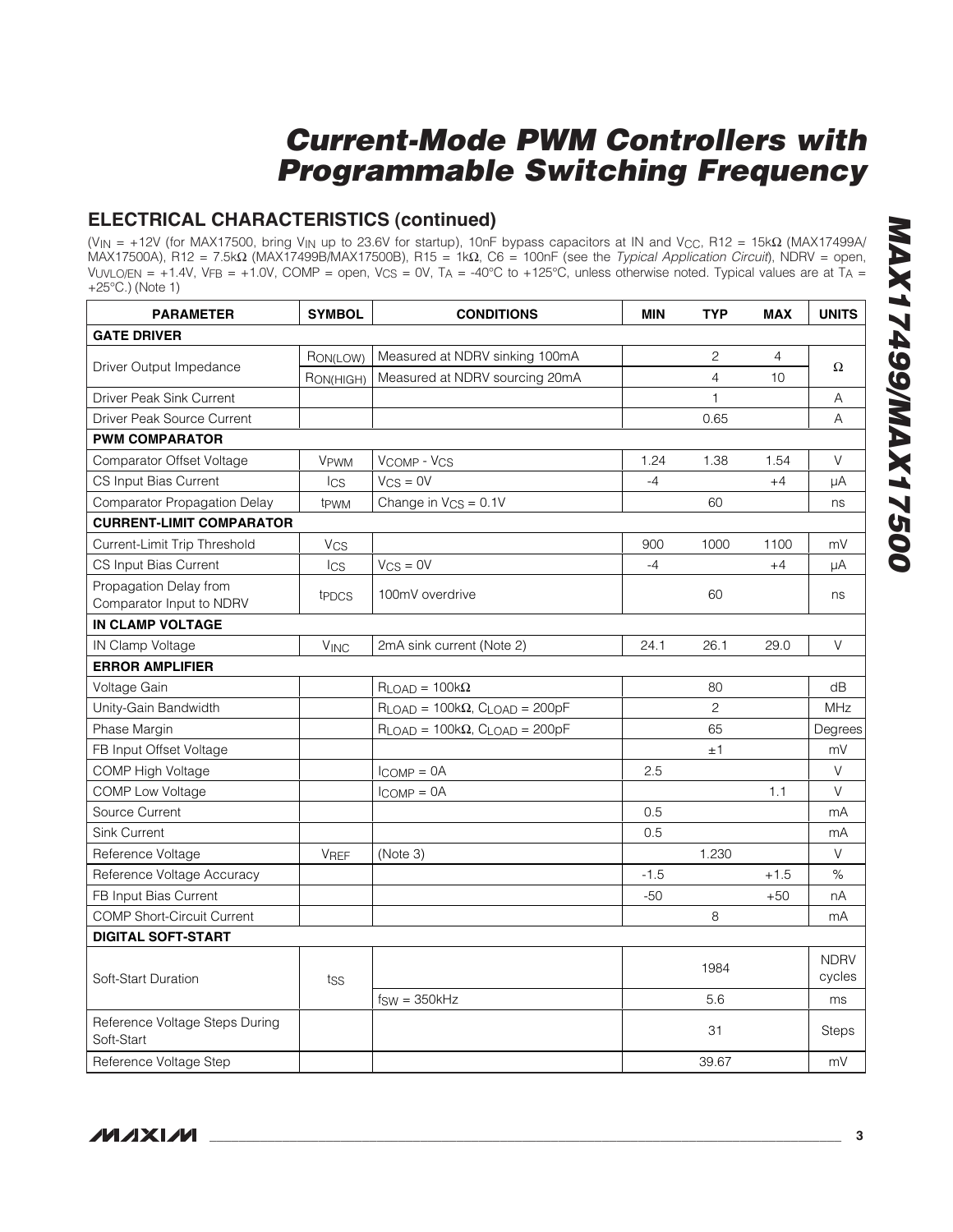## **ELECTRICAL CHARACTERISTICS (continued)**

(V<sub>IN</sub> = +12V (for MAX17500, bring V<sub>IN</sub> up to 23.6V for startup), 10nF bypass capacitors at IN and V<sub>CC</sub>, R12 = 15kΩ (MAX17499A/ MAX17500A), R12 = 7.5kΩ (MAX17499B/MAX17500B), R15 = 1kΩ, C6 = 100nF (see the Typical Application Circuit), NDRV = open, VUVLO/EN = +1.4V, VFB = +1.0V, COMP = open, VCS = 0V, TA = -40°C to +125°C, unless otherwise noted. Typical values are at TA = +25°C.) (Note 1)

| <b>SYMBOL</b><br><b>PARAMETER</b> |             | <b>CONDITIONS</b>                 | <b>MIN</b> | <b>TYP</b> | <b>MAX</b> | <b>UNITS</b> |  |
|-----------------------------------|-------------|-----------------------------------|------------|------------|------------|--------------|--|
| <b>OSCILLATOR</b>                 |             |                                   |            |            |            |              |  |
| Oscillator Frequency Range        | tosc        |                                   | 50         |            | 2500       | kHz          |  |
|                                   |             | $fOSC = 200kHz$ to 800kHz         | $-10$      |            | $+10$      | %            |  |
| Oscillator Frequency Accuracy     |             | $fOSC = 50kHz$ to 2500kHz         | $-20$      |            | $+20$      |              |  |
| <b>NDRV Switching Frequency</b>   | fsw         | MAX17499A/MAX17500A, fsw = fosc/2 | 25         |            | 625        | kHz          |  |
| (Note 4)                          |             | MAX17499B/MAX17500B, fsw = fosc/4 | 12.5       |            | 625.0      |              |  |
|                                   |             | MAX17499A/MAX17500A               |            | 50         |            |              |  |
| Maximum Duty Cycle                | <b>DMAX</b> | MAX17499B/MAX17500B               | 75         |            | %          |              |  |

**Note 1:** All devices are 100% tested at T<sub>A</sub> = +125°C. All limits over temperature are guaranteed by characterization.

**Note 2:** The MAX17500 is intended for use in universal input power supplies. The internal clamp circuit at IN is used to prevent the bootstrap capacitor (C1 in Figure 1) from charging to a voltage beyond the absolute maximum rating of the device when UVLO/EN is low (shutdown mode). Externally limit the maximum current to IN (hence to clamp) to 2mA maximum when UVLO/EN is low. Clamp currents higher than 2mA may result in a clamp voltage higher than 30V, thus exceeding the absolute maximum rating for IN. For the MAX17499, do not exceed the 24V maximum operating voltage of the device. **Note 3:** V<sub>REF</sub> is measured with FB connected to COMP (see the *Functional Diagram*).

**Note 4:** The oscillator in the MAX17499A/MAX17500A is capable of operating up to 2500kHz. However, the NDRV switching fre-

quency is limited to operate up to 625kHz. Thus, the oscillator frequency for the MAX17499A/MAX17500A must be limited to 1250kHz (maximum).

## **Typical Operating Characteristics**

 $(V_{\text{UVLO/EN}} = +1.4V, V_{\text{FB}} = +1V, \text{COMP} = \text{open}, V_{\text{CS}} = 0V, T_A = +25^{\circ}\text{C}, \text{unless otherwise noted.}$ 



/И / X I /И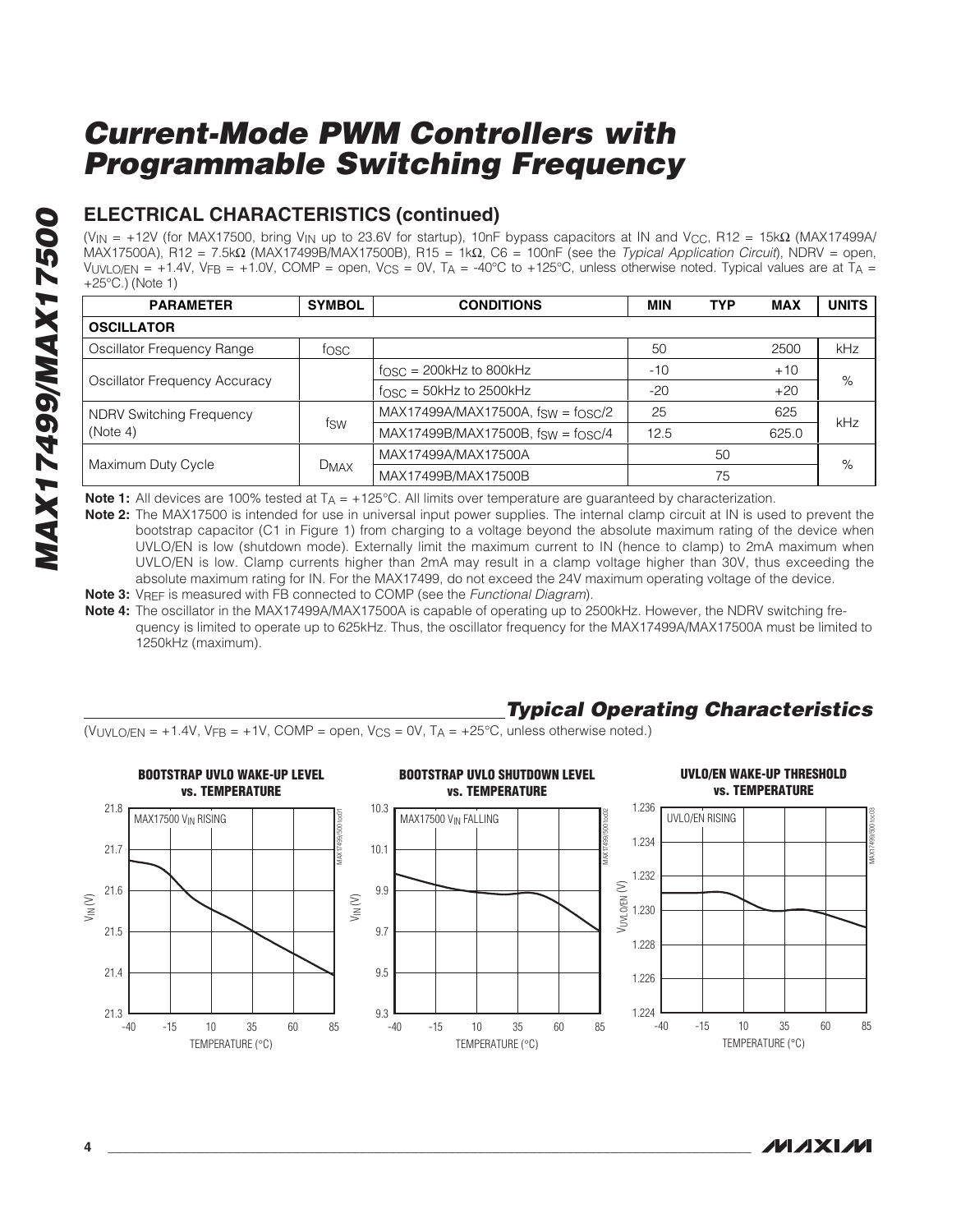## **Typical Operating Characteristics (continued)**

 $(VUVLO/EN = +1.4V, VFR = +1V, COMP = open, VCS = OV, T<sub>A</sub> = +25°C, unless otherwise noted.)$ 



**00521XVW/66t21XVW MAX17499/MAX17500**

**MAXM**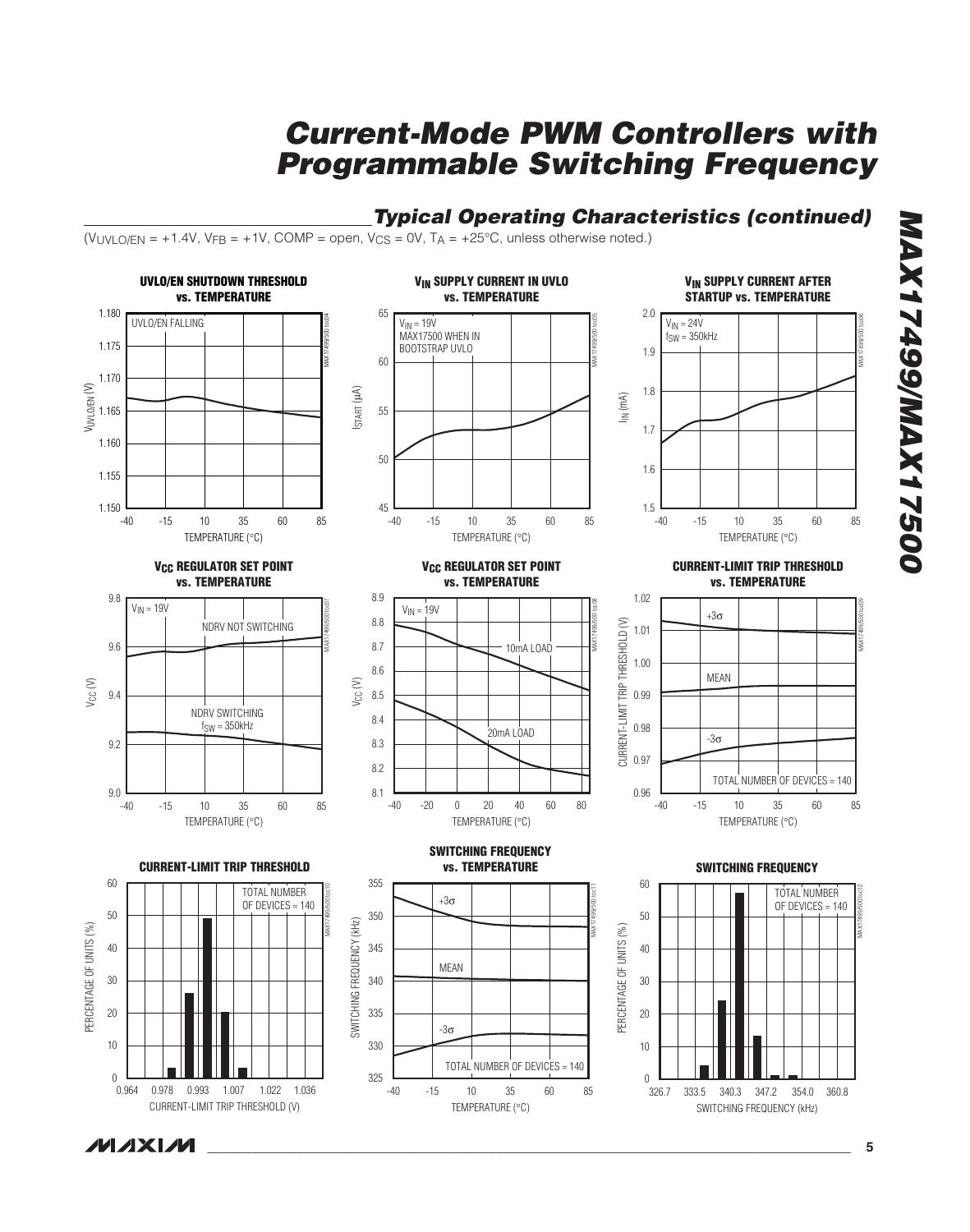## **Typical Operating Characteristics (continued)**

**MAXIM** 

(VUVLO/EN = +1.4V, V<sub>FB</sub> = +1V, COMP = open, V<sub>CS</sub> = 0V, T<sub>A</sub> = +25°C, unless otherwise noted.)



**MAX17499/MAX17500 MAX17499/MAX17500**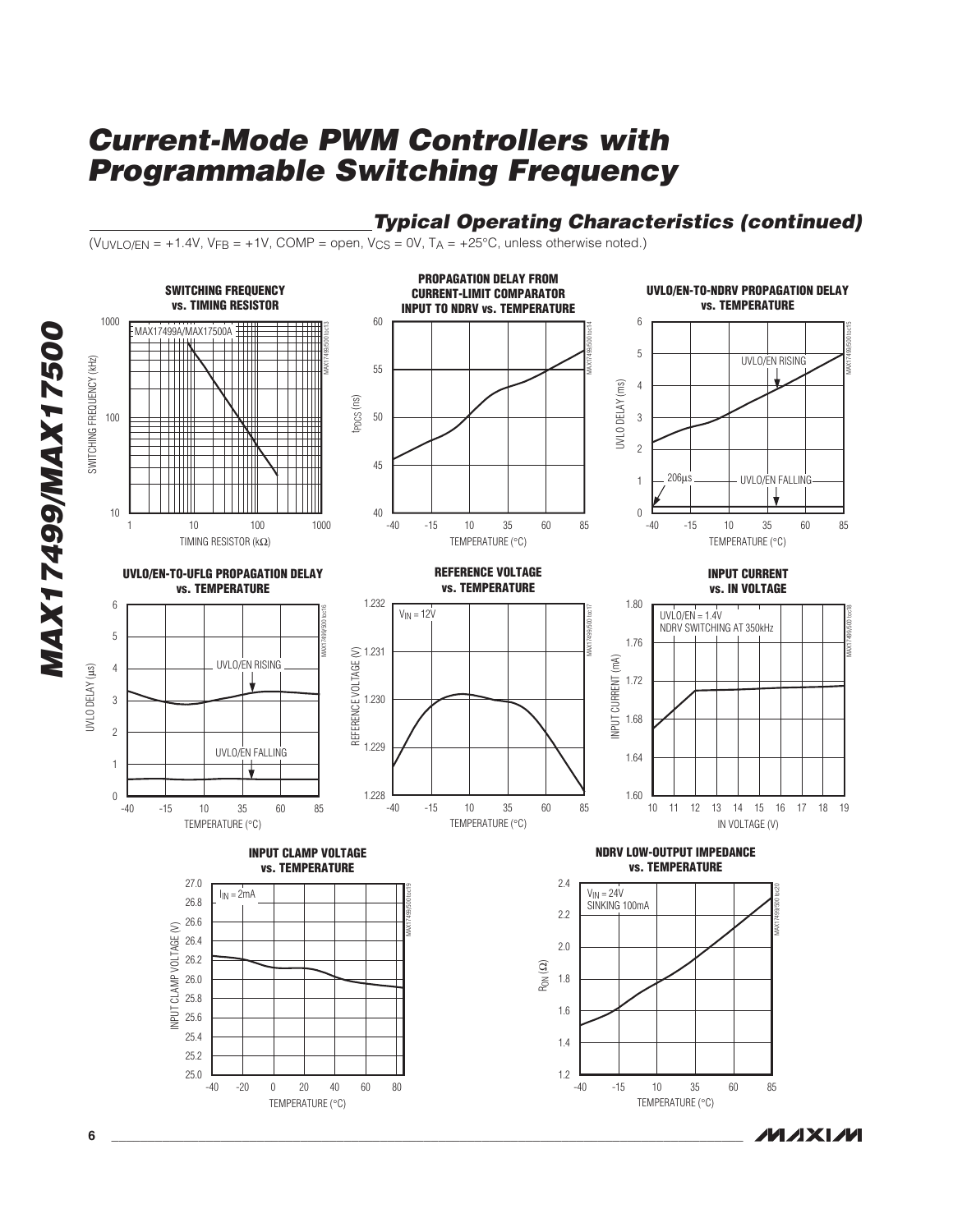## **Typical Operating Characteristics (continued)**

 $(VUVLO/EN = +1.4V, VFB = +1V, COMP = open, V_{CS} = 0V, T_A = +25°C$ , unless otherwise noted.)



## **Pin Configuration**



## **Pin Description**

| <b>PIN</b> | <b>NAME</b> | <b>FUNCTION</b>                                                                                                                                                                                                                                            |
|------------|-------------|------------------------------------------------------------------------------------------------------------------------------------------------------------------------------------------------------------------------------------------------------------|
|            | UVLO/EN     | Externally Programmable Undervoltage Lockout. UVLO/EN programs the input start voltage. Connect<br>UVLO/EN to GND to disable the device. NDRV stops switching approximately 210us after the UVLO/EN<br>voltage falls below 1.17V.                          |
| 2          | UFLG        | Open-Drain Undervoltage Flag Output. UFLG is asserted low as soon as the UVLO/EN voltage falls below its<br>threshold.                                                                                                                                     |
| 3          | FB.         | Error-Amplifier Inverting Input                                                                                                                                                                                                                            |
| 4          | <b>COMP</b> | Error-Amplifier Output                                                                                                                                                                                                                                     |
| 5          | CS.         | Current-Sense Input. Current-sense connection for PWM regulation and cycle-by-cycle current limit.<br>Connect to the high side of the sense resistor. An RC filter may be necessary to eliminate leading-edge<br>spikes. Current-limit trip voltage is 1V. |
| 6          | RT          | Oscillator Timing Resistor Input. An RC network may be required to reduce jitter (see the Typical Application<br>Circuit).                                                                                                                                 |

# **MAX17499/MAX17500 005217499/MAX17500**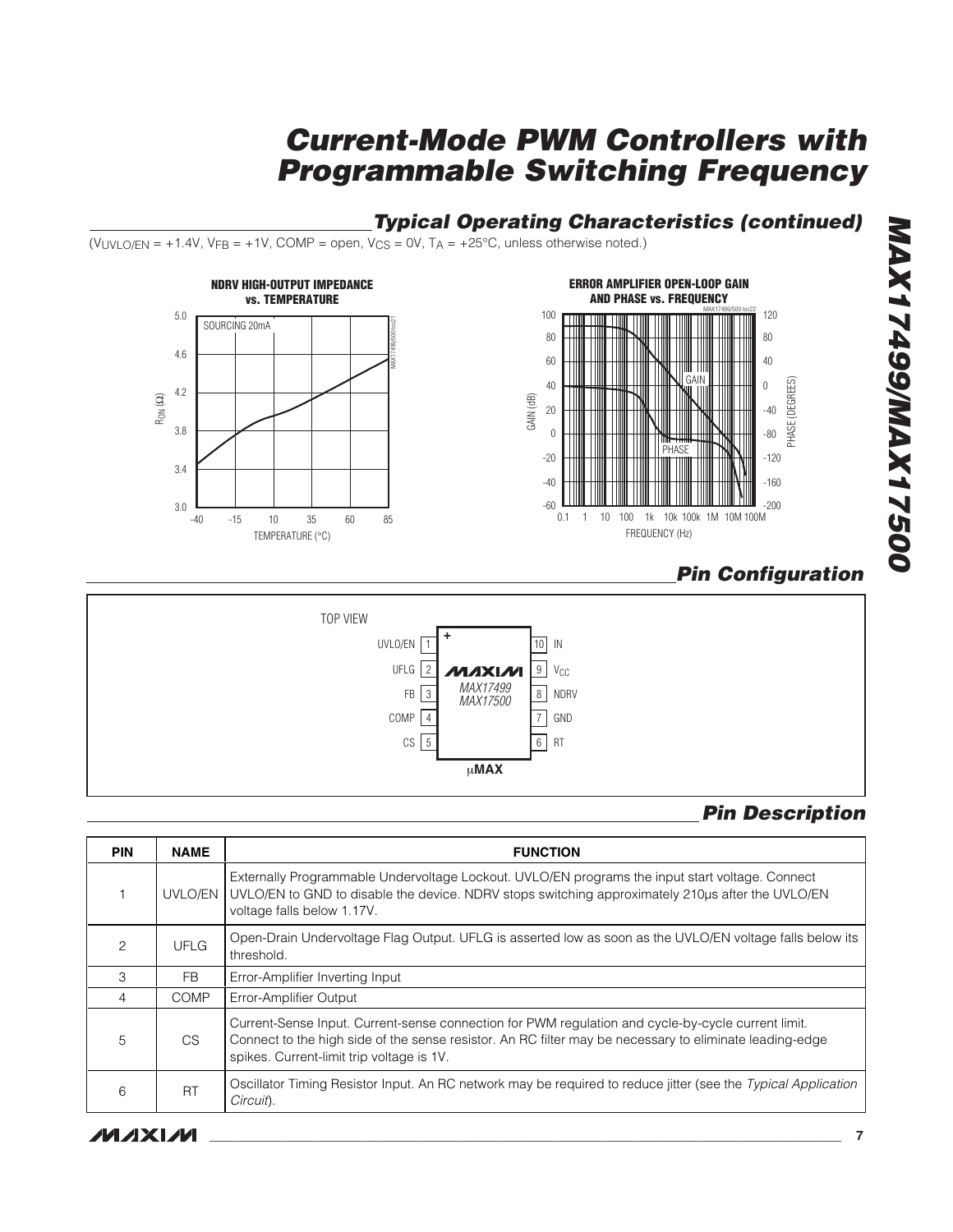## **Pin Description (continued)**

| <b>PIN</b> | <b>NAME</b>           | <b>FUNCTION</b>                                                                                                                                                                                                                                                                                                          |
|------------|-----------------------|--------------------------------------------------------------------------------------------------------------------------------------------------------------------------------------------------------------------------------------------------------------------------------------------------------------------------|
|            | <b>GND</b>            | Ground Connection                                                                                                                                                                                                                                                                                                        |
| 8          | <b>NDRV</b>           | External n-Channel MOSFET Gate Connection                                                                                                                                                                                                                                                                                |
| 9          | <b>V<sub>CC</sub></b> | Gate-Drive Supply. Internally generated supply from IN. Decouple $V_{CC}$ with a 10nF or larger capacitor<br>to GND.                                                                                                                                                                                                     |
| 10         | IN                    | IN Supply. Decouple with a 10nF or larger capacitor to GND. For bootstrapped operation (MAX17500),<br>connect a startup resistor from the input supply line to IN. Connect the bias winding supply to IN also (see<br>the Typical Application Circuit). For the MAX17499, connect IN directly to the 9.5V to 24V supply. |

## **Detailed Description**

The MAX17499/MAX17500 current-mode PWM controllers are ideal for isolated and nonisolated powersupply applications. The devices offer an accurate input startup voltage programmable through the UVLO/EN input. This feature prevents the power supply from entering a brownout condition in case the input voltage sags below its minimum value. This is important since switching power supplies increases their input supply current as the input voltage drops to keep the output power constant. In addition to this externally adjustable UVLO feature, the MAX17500 also offers a bootstrap UVLO with a large hysteresis (11.9V) and very low startup and operating current, which result in

an efficient universal input power supply. The switching frequency of the devices is programmable with an external resistor.

The MAX17500 is well suited for universal input (rectified 85V AC to 265V AC) or telecom (-36V DC to -72V DC) power supplies. The MAX17499 is well suited for low-input-voltage (9.5V DC to 24V DC) power supplies. The devices include an internal clamp at IN to prevent the input voltage from exceeding the absolute maximum rating (see Note 2 at the end of the Electrical Characteristics table). The input is clamped when the devices are started with a bleed resistor (R1 in Figure 1) from a high input voltage and the UVLO/EN input is low. The clamp can safely sink up to 2mA current.



Figure 1. Nonisolated Power Supply with Programmable Input-Supply Start Voltage

*IVI AXI AVI*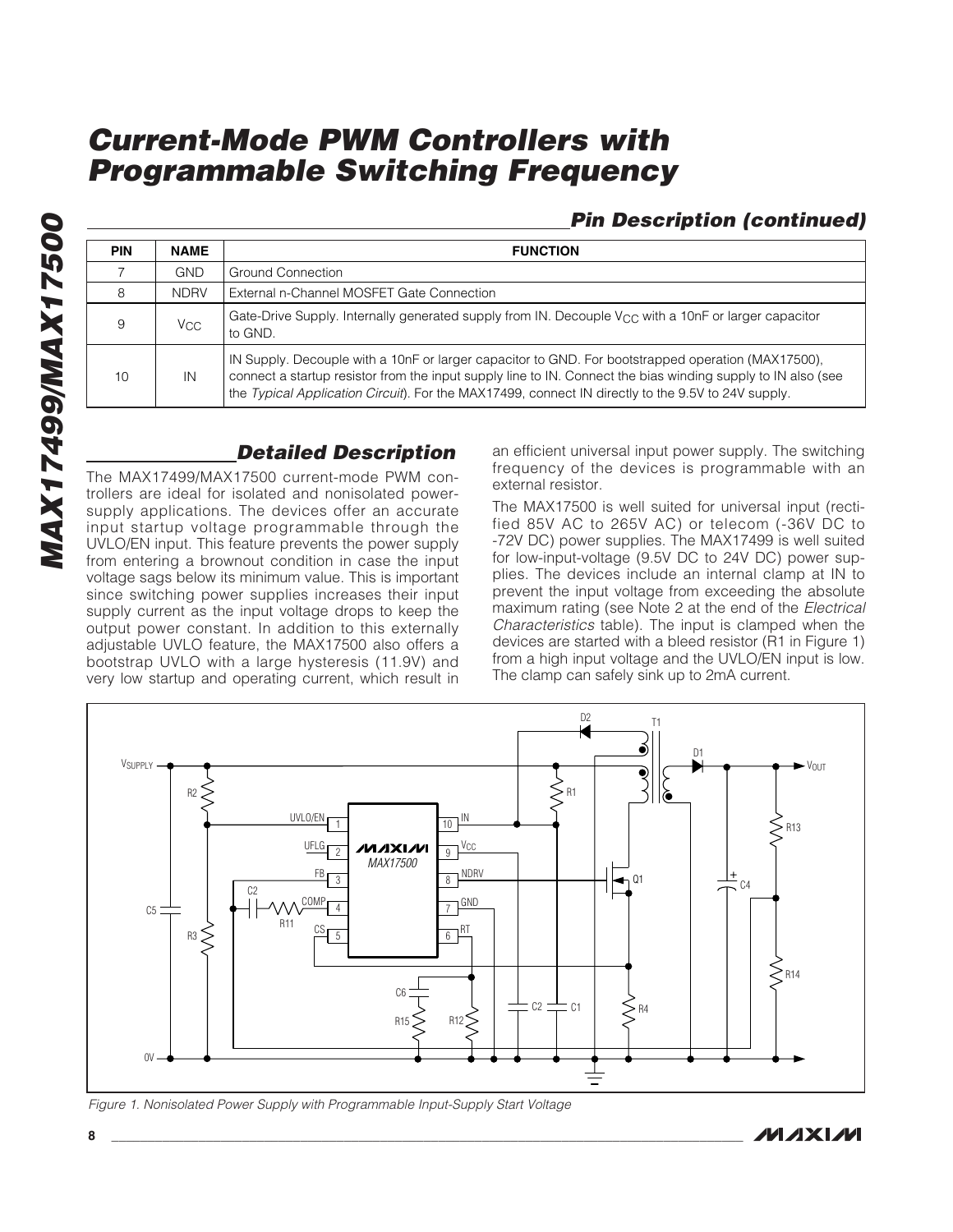Power supplies designed with the MAX17500 use a high-value startup resistor, R1, that charges a reservoir capacitor, C1 (see Figure 1). During this initial period, while the voltage is less than the internal bootstrap UVLO threshold, the device typically consumes only 50μA of quiescent current. This low startup current and the large bootstrap UVLO hysteresis help to minimize the power dissipation across R1 even at the high end of the universal AC input voltage (265V AC).

The devices include a cycle-by-cycle current limit that turns off the gate drive to the external MOSFET whenever the internally set threshold of 1V is exceeded. When using the MAX17500 in bootstrapped mode, if the power-supply output is shorted, the tertiary winding voltage drops below the internally set threshold causing the UVLO to turn off the gate drive to the external power MOSFET. This reinitiates a startup sequence with soft-start.

#### **Current-Mode Control Loop**

The advantages of current-mode control over voltagemode control are twofold. First, there is the feed-forward characteristic brought on by the controller's ability to adjust for variations in the input voltage on a cycle-by-cycle basis. Secondly, the stability requirements of the current-mode controller are reduced to that of a single-pole system unlike the double pole in voltage-mode control.

The devices use a current-mode control loop where the output of the error amplifier (COMP) is compared to the current-sense voltage at CS. When the current-sense signal is lower than the noninverting input of the CPWM comparator, the output of the CPWM comparator is low and the switch is turned on at each clock pulse. When the current-sense signal is higher than the inverting input of the CPWM, the output of the CPWM comparator goes high and the switch is turned off.

#### **Undervoltage Lockout**

The devices provide a UVLO/EN input. The threshold for UVLO is 1.23V with 60mV hysteresis. Before any operation can commence, the voltage on UVLO/EN has to exceed 1.23V. The UVLO circuit keeps the CPWM comparator, ILIM comparator, oscillator, and output driver shut down to reduce current consumption (see the Functional Diagram).

Use this UVLO/EN input to program the input-supply start voltage. For example, a reasonable start voltage for a 36V to 72V telecom range is usually 34V. Calculate the resistor-divider values, R2 and R3 (see Figure 1) by using the following formulas:

$$
R3 \approx \frac{V_{ULR2} V_{IN}}{500 V_{ULQ} (V_{IN} - V_{ULR2})}
$$

$$
R2 = \frac{V_{IN} - V_{ULR2}}{V_{ULR2}} R3
$$

where  $I_{UVI}$  o is the UVLO/EN input current (50nA max), and VULR<sub>2</sub> is the UVLO/EN wake-up threshold (1.23V). V<sub>IN</sub> is the value of the input-supply voltage where the power supply must start. The value of R3 is calculated to minimize the voltage-drop error across R2 as a result of the input bias current of the UVLO/EN input.

#### **MAX17500 Bootstrap UVLO**

In addition to the externally programmable UVLO function offered in both devices, the MAX17500 includes an internal bootstrap UVLO that is very useful when designing high-voltage power supplies (see the Functional Diagram). This allows the device to bootstrap itself during initial power-up. The MAX17500 attempts to start when V<sub>IN</sub> exceeds the bootstrap UVLO threshold of 21.6V. During startup, the UVLO circuit keeps the CPWM comparator, ILIM comparator, oscillator, and output driver shut down to reduce current consumption. Once V<sub>IN</sub> reaches 21.6V, the UVLO circuit turns on the CPWM and ILIM comparators, the oscillator, and allows the output driver to switch. If V<sub>IN</sub> drops below 1.17V, the UVLO circuit shuts down the CPWM comparator, ILIM comparator, oscillator, and output driver returning the MAX17500 to the low-current startup mode.

#### **Startup Operation**

The MAX17499 starts up when the voltage at IN exceeds 9.5V and the UVLO/EN input is greater than 1.23V. However, the MAX17500 requires that, in addition to meeting the specified startup conditions for the MAX17499, the voltage at IN exceeds the bootstrap UVLO threshold of 21.6V.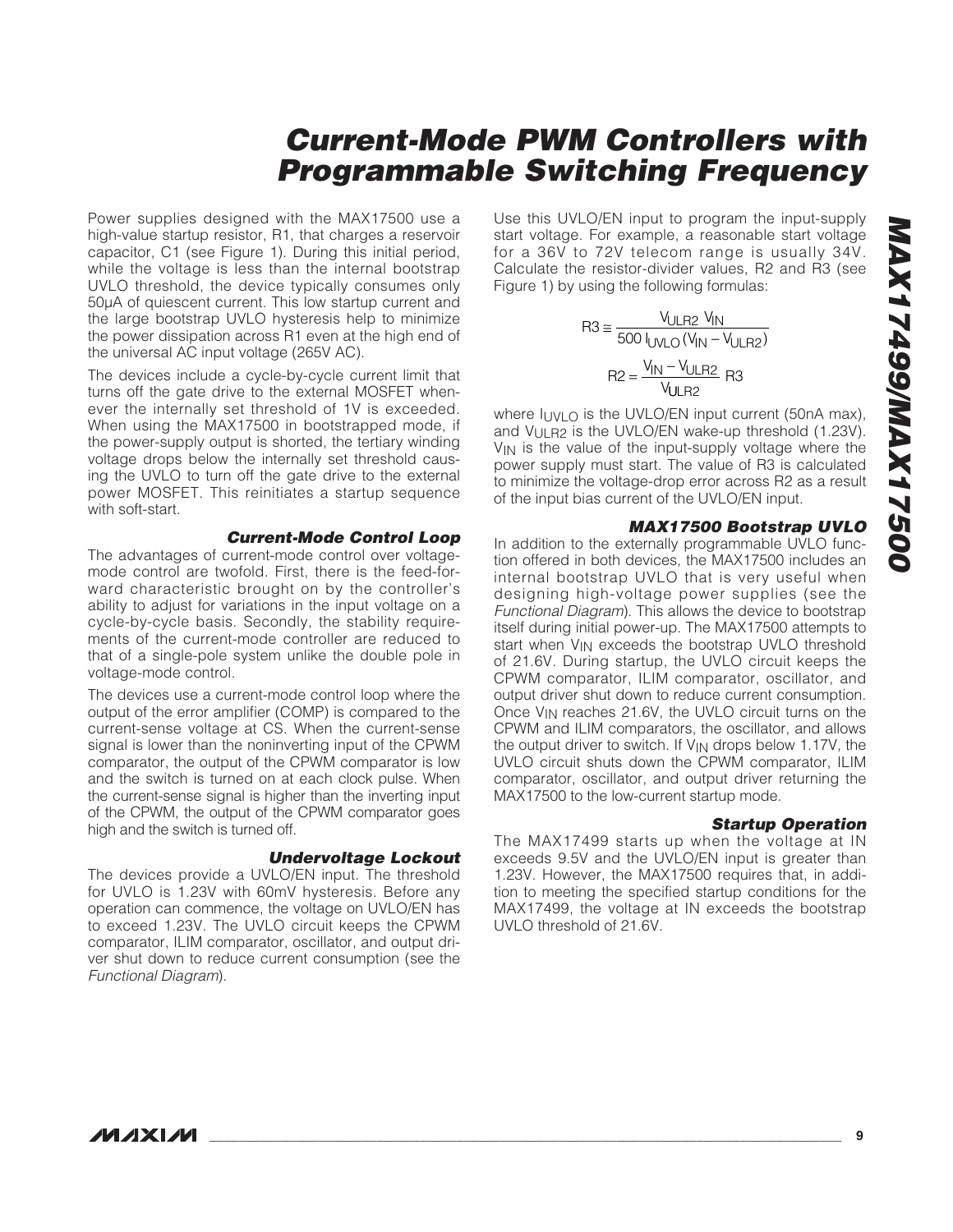

Figure 2.  $V_{IN}$  and  $V_{CC}$  During Startup When Using the MAX17500 in Bootstrapped Mode (Figure 1)

For the MAX17500, the voltage at IN is normally derived from a tertiary winding of the transformer. However, at startup there is no energy being delivered through the transformer; hence, a special bootstrap sequence is required. Figure 2 shows the voltages at VIN and V<sub>CC</sub> during startup. Initially, both  $V_{IN}$  and  $V_{CC}$  are OV. After the line voltage is applied, C1 charges through the startup resistor, R1, to an intermediate voltage. At this point, the internal regulator begins charging C2 (see Figure 1). Only 50μA of the current supplied through R1 is used by the MAX17500; the remaining input current charges C1 and C2. The charging of C2 stops when the  $V_{CC}$  voltage reaches approximately 9.5V, while the voltage across C1 continues rising until it reaches the wake-up level of 21.6V. Once V<sub>IN</sub> exceeds the bootstrap UVLO threshold, NDRV begins switching the MOSFET and transfers energy to the secondary and tertiary outputs. If the voltage on the tertiary output builds to higher than 9.74V (the bootstrap UVLO lower threshold), then startup has been accomplished and sustained operation commences. If V<sub>IN</sub> drops below 9.74V before startup is complete, the device goes back to low-current UVLO. In this case, increase the value of C1 to store enough energy to allow for the voltage at the tertiary winding to build up.

#### **UVLO Flag (UFLG)**

The devices have an open-drain undervoltage flag output (UFLG). When used with an optocoupler, the UFLG output can serve to sequence a secondary-side controller. An internal 210μs delay occurs the instant the voltage on UVLO/EN drops below 1.17V until NDRV stops switching. This allows for the UFLG output to change state before the devices shut down (Figure 3).

When the voltage at the UVLO/EN is above the threshold, UFLG is high impedance. When UVLO/EN is below the threshold, UFLG goes low. UFLG is not affected by bootstrap UVLO (MAX17500).



Figure 3. UVLO/EN and UFLG Operation Timing

**MAX17499/MAX17500**

MAX17499/MAX17500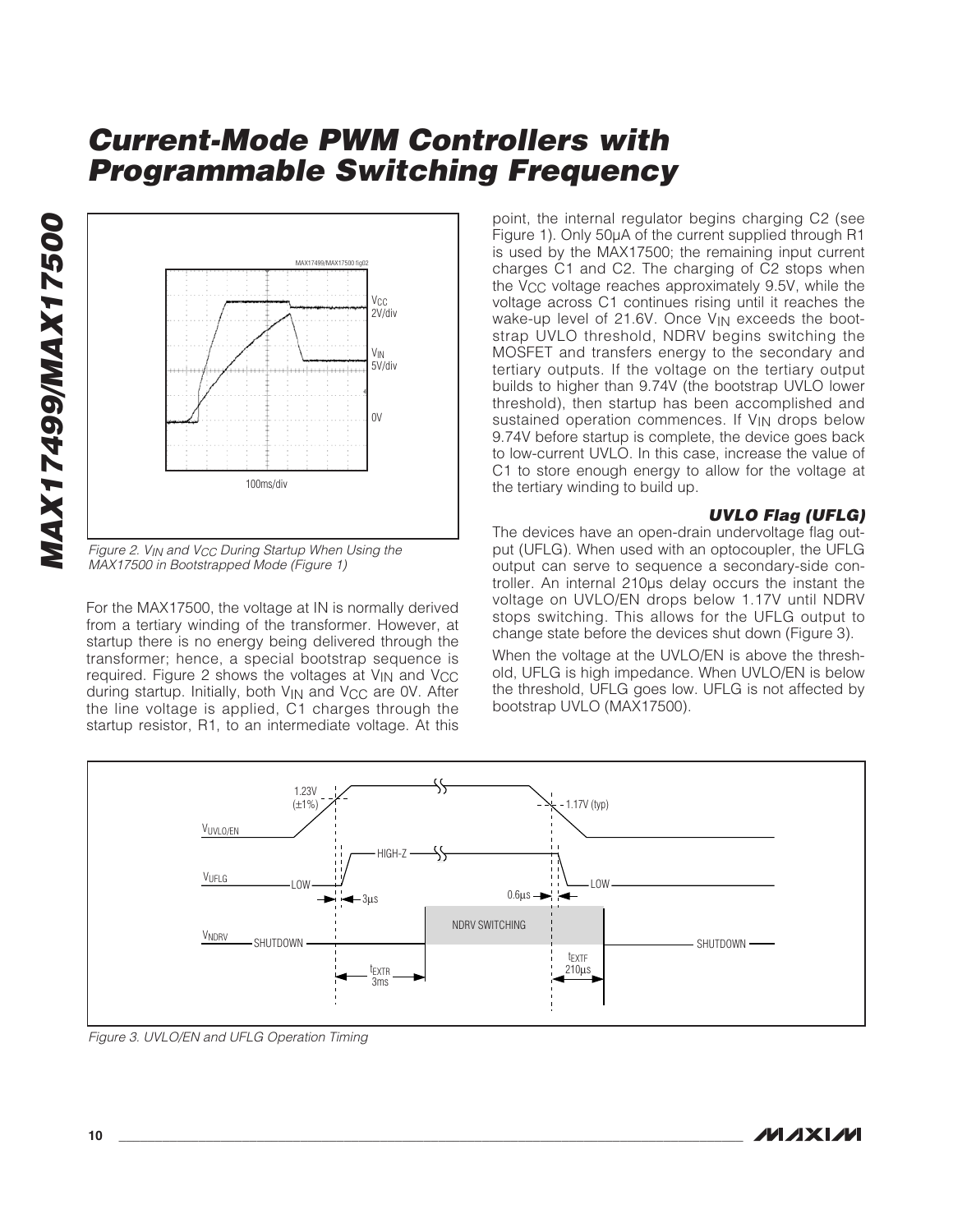#### **Soft-Start**

The devices' soft-start feature allows the output voltage to ramp up in a controlled manner, eliminating voltage overshoot. The devices' reference generator that is internally connected to the error amplifier soft-starts to achieve superior control of the output voltage under heavy- and light-load conditions. Soft-start begins after UVLO is deasserted (V<sub>IN</sub> is above 21.6V for the MAX17500, VIN is above 9.5V for the MAX17499, and the voltage on UVLO/EN is above 1.23V). The voltage applied to the noninverting node of the amplifier ramps from 0 to 1.23V in 1984 NDRV switching cycles. Use the following formula to calculate the soft-start time (tss):

$$
t_{SS} = \frac{1984}{f_{NDRV}}
$$

where fNDRV is the switching frequency at the NDRV output. Figure 4 shows the soft-start regulated output of a power supply using the MAX17500 during startup.

#### **n-Channel MOSFET Switch Driver**

The NDRV output drives an external n-channel MOSFET. The internal regulator output  $(V_{CC})$ , set to approximately 9V, drives NDRV. For the universal input voltage range, the MOSFET used must withstand the DC level of the high-line input voltage plus the reflected voltage at the primary of the transformer. Most applications that use the discontinuous flyback topology require a MOSFET rated at 600V. NDRV can source/sink in excess of 650mA/ 1000mA peak current; therefore, select a MOSFET that mA yields acceptable conduction and switching losses.

#### **Oscillator/Switching Frequency**

Use an external resistor at RT to program the devices' internal oscillator frequency between 50kHz and 2.5MHz. The MAX17499A/MAX17500A output switching frequency is one-half the programmed oscillator frequency with a 50% duty cycle. The MAX17499B/MAX17500B output switching frequency is one-quarter of the programmed oscillator frequency with a 75% duty cycle.

The MAX17499A/MAX17500A and MAX17499B/ MAX17500B have programmable output switching frequencies from 25kHz to 625kHz and 12.5kHz to 625kHz, respectively. Use the following formulas to determine the appropriate value of resistor R12 (see Figure 1) needed to generate the desired output switching frequency (fsw) at the NDRV output:

$$
R12 = \frac{10^{10}}{2f_{SW}} \text{ for the MAX17499A/MAX17500A.}
$$
  

$$
R12 = \frac{10^{10}}{4f_{SW}} \text{ for the MAX17499B/MAX17500B.}
$$

MAX17499/MAX17500 fig04 2ms/div VOUT 2V/div 100mA LOAD ON/VOUT1 100mA LOAD ON/VOUT2

Figure 4. Primary-Side Output Voltage Soft-Start During Initial Startup for the Circuit in Figure 6

where R12 is the resistor connected from RT to GND (see Figure 1).

Connect an RC network in parallel with R12 as shown in Figure 1. The RC network should consist of a 100nF capacitor, C6, (for stability) in series with resistor R15, which serves to further minimize jitter. Use the following formula to determine the value of R15:

$$
R15 = 88.9 \times (R12)^{\frac{1}{4}}
$$

For example, if R12 is 4kΩ, R15 becomes 707 $Ω$ .

#### **Internal Error Amplifier**

The devices include an internal error amplifier to regulate the output voltage in the case of a nonisolated power supply (see Figure 1). For the circuit in Figure 1, calculate the output voltage using the following equation:

$$
V_{OUT} = \left(1 + \frac{R13}{R14}\right) V_{REF}
$$

where  $V_{REF}$  = 1.23V. The amplifier's noninverting input is internally connected to a digital soft-start circuit that gradually increases the reference voltage during startup applied to this input. This forces the output voltage to come up in an orderly and well-defined manner under all load conditions.

The error amplifier may also be used to regulate the tertiary winding output, which implements a primary-sideregulated, isolated power supply (see Figure 6). For the

**MAXIM**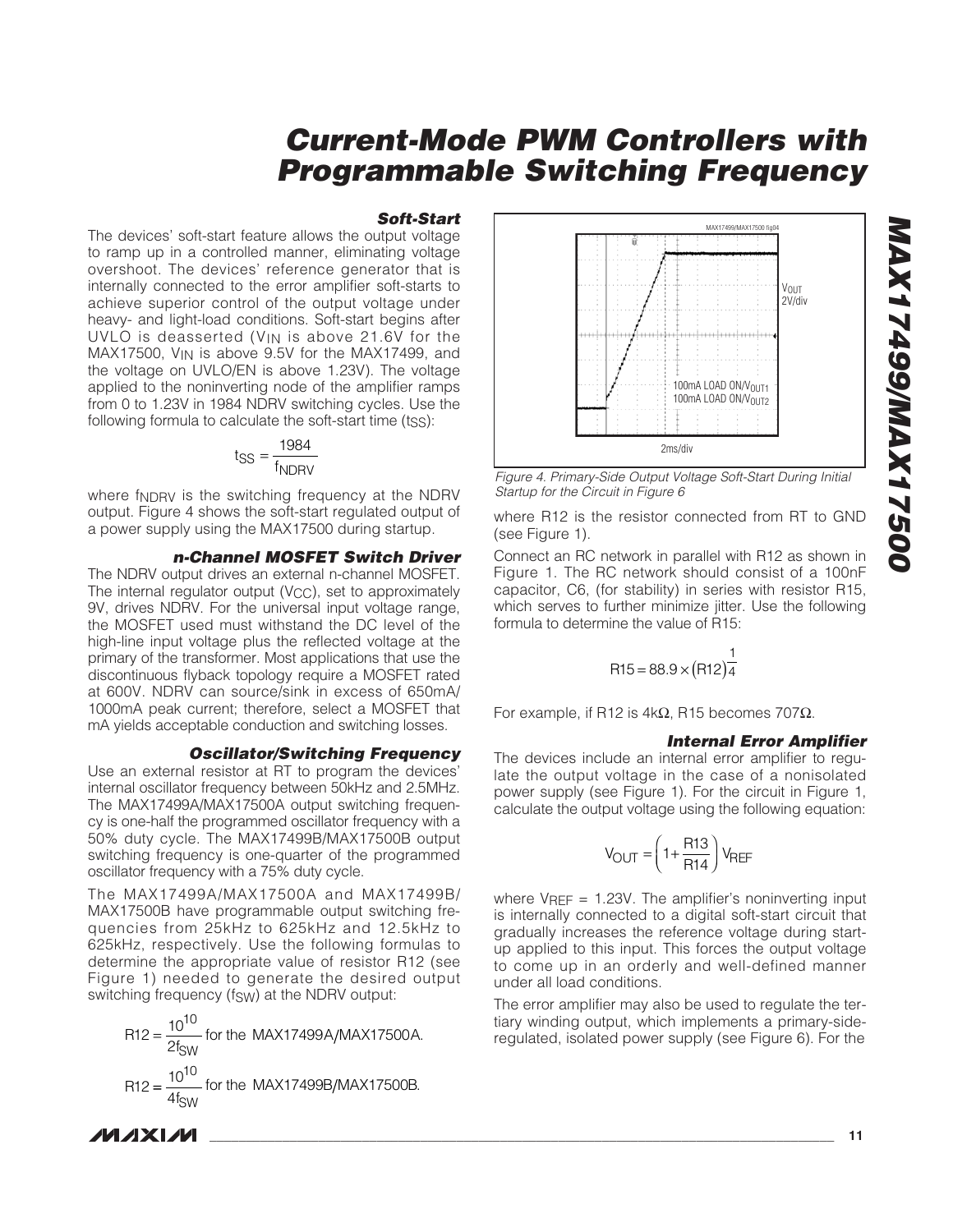the following equation:

$$
V_{\text{OUT}} = \frac{N_{\text{S}}}{N_{\text{T}}} \left[ \left( 1 + \frac{R1}{R2} \right) V_{\text{REF}} + V_{\text{DG}} \right] - V_{\text{D2}}
$$

where  $N_S$  is the number of secondary winding turns,  $N_T$ is the number of tertiary winding turns, and both  $V_{\text{D6}}$ and V<sub>D2</sub> are the diode drops at the respective outputs.

#### **Current Limit**

**MAX** of  $V_{\text{OUT}} = \frac{N_S}{N_T} \left[ \left( 1 + \frac{R1}{R2} \right) V_{\text{REF}} + V_{\text{D6}} \right] - V_{\text{D2}}$ <br>
where N<sub>S</sub> is the number of secondary winding turns, N<sub>T</sub><br>
is the number of tertiary winding turns, and both V<sub>D6</sub><br>
and V<sub>D2</sub> are the diode dr The current-sense resistor (R4 in Figure 1), connected between the source of the MOSFET and ground, sets the current limit. The current-limit comparator has a voltage trip level (V<sub>CS</sub>) of 1V. Use the following equation to calculate the value of R4:

$$
R4 = \frac{V_{CS}}{I_{PRI}}
$$

where IPRI is the peak current in the primary side of the transformer, which also flows through the MOSFET. When the voltage produced by this current (through the current-sense resistor) exceeds the current-limit comparator threshold, the MOSFET driver (NDRV) terminates the current on-cycle within 60ns (typ). Use a small RC network to filter out the leading-edge spikes on the sensed waveform when needed. Set the corner frequency between 2MHz and 10MHz.

#### **Applications Information**

#### **Startup Time Considerations for Power Supplies Using the MAX17500**

The bypass capacitor at IN, C1, supplies current immediately after the MAX17500 wakes up (see Figure 1). The size of C1 and the connection configuration of the tertiary winding determine the number of cycles available for startup. Large values of C1 increase the startup time but also supply gate charge for more cycles during initial startup. If the value of C1 is too small, VIN drops below 9.74V because NDRV does not have enough time to switch and build up sufficient voltage across the tertiary output, which powers the device. The device goes back into UVLO and does not start. Use a low-leakage capacitor for C1 and C2.

Typically, offline power supplies keep startup times to less than 500ms even in low-line conditions (85V AC input for universal offline or 36V DC for telecom applications). Size the startup resistor, R1, to supply both the maximum startup bias of the device (90μA) and the charging current for C1 and C2. The bypass capacitor, C2, must charge to 9.5V and C1 to 24V, all within the desired time period of 500ms. Because of the internal soft-start time of the MAX17500 (approximately 5.6ms when  $f_{SW}$  = 350kHz), C1 must store enough charge to deliver current to the device for at least this much time. To calculate the approximate amount of capacitance required, use the following formula:

$$
I_G = Q_{GTOT} \text{ fsw}
$$

$$
C1 = \frac{(I_{IN} + I_G)(t_{SS})}{V_{HYST}}
$$

where  $I_{IN}$  is the MAX17500's internal supply current (2mA) after startup, QGTOT is the total gate charge for Q1, fsw is the MAX17500's switching frequency (350kHz), VHYST is the bootstrap UVLO hysteresis (approximately 12V), and tss is the internal soft-start time (5.6ms).

Example:  $I_G = (8nC) (350kHz) \approx 2.8mA$ 

$$
C1 = \frac{(2mA + 2.8mA)(5.6ms)}{12V} = 2.24 \mu F
$$

Choose a 2.2μF standard value (assuming 350kHz switching frequency).

Assuming  $C1 > C2$ , calculate the value of R1 as follows:

$$
I_{C1} = \frac{V_{SUVR} C1}{(500ms)}
$$

$$
R1 \approx \frac{V_{IN(MIN)} - V_{SUVR}}{I_{C1} + I_{START}}
$$

where  $V_{IN(MIN)}$  is the minimum input supply voltage for the application (36V for telecom), VSUVR is the bootstrap UVLO wake-up level (23.6V max), and ISTART is the IN supply current at startup (90μA max).

For example:

$$
I_{C1} = \frac{(24V)(2.2\mu\text{F})}{(500\text{ms})} = 0.105\text{mA}
$$

$$
R1 \approx \frac{(36V) - (24V)}{(0.105\text{mA}) + (90\mu\text{A})} = 61.5\text{k}\Omega
$$

Choose a 61.9kΩ standard value.

**MAXIM**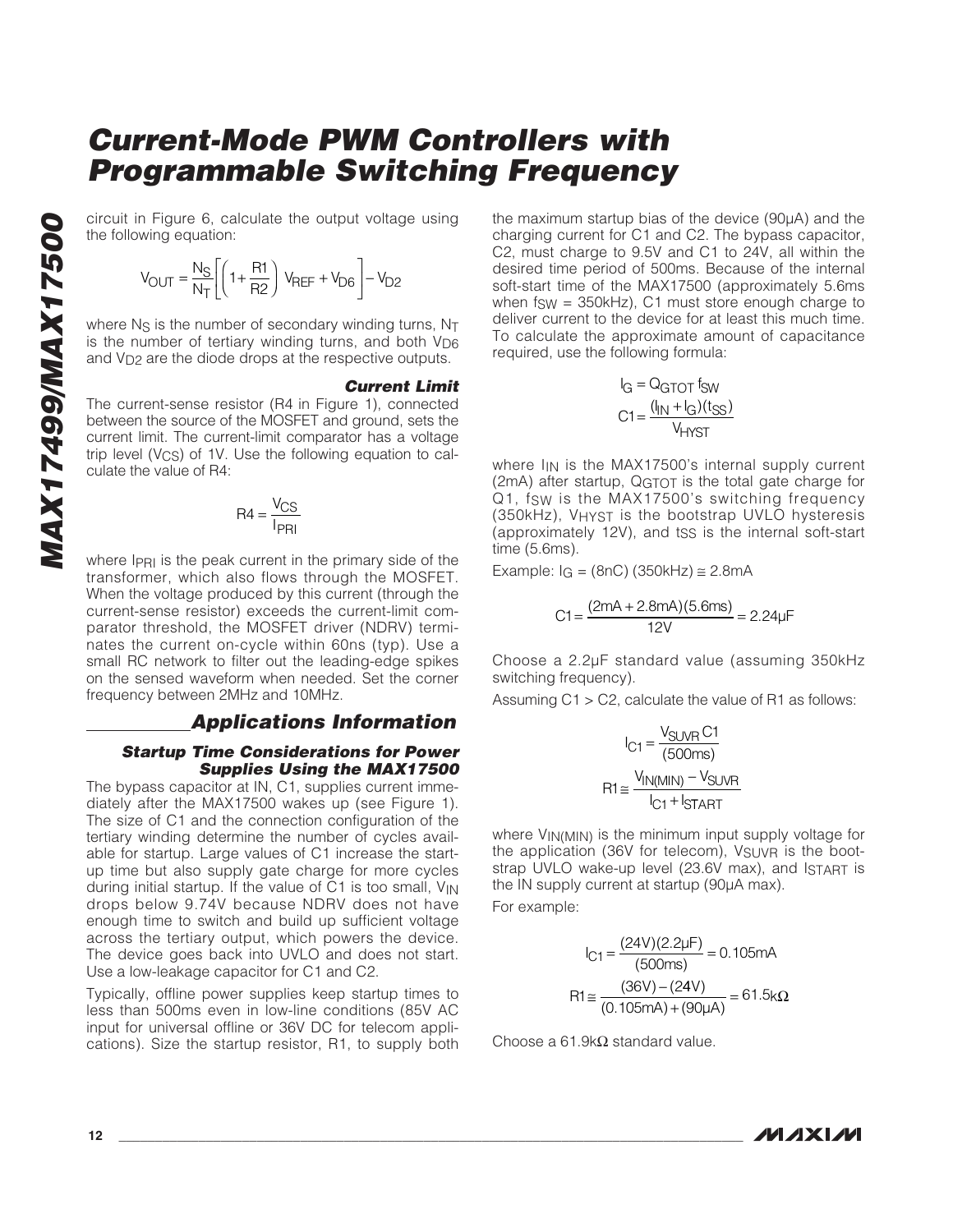Choose a higher value for R1 than the one calculated in the previous equation if a longer startup time can be tolerated to minimize power loss on this resistor.

The above startup method is applicable to a circuit similar to the one shown in Figure 1. In this circuit, the tertiary winding has the same phase as the output windings. Thus, the voltage on the tertiary winding at any given time is proportional to the output voltage and goes through the same soft-start period as the output voltage. The minimum discharge time of C1 from 21.6V to 9.74V must be greater than the soft-start time of 5.6ms.

Another method for bootstrapping the power supply is to use a bias winding that is in-phase with the MOSFET on-time (see Figure 5). In this case, the amount of capacitance required at IN (C1) is much smaller. However, the input voltage cannot have a range greater than approximately 2:1 (primary-winding voltage to bias-winding voltage ratio).

For hiccup-mode fault protection, make the bias winding in-phase with the output, then the power-supply hiccups and soft-starts under output short-circuit conditions. The power supply does not hiccup if the bias winding is in-phase with the MOSFET on-time.



Figure 5. Secondary-Side Regulated, Isolated Power Supply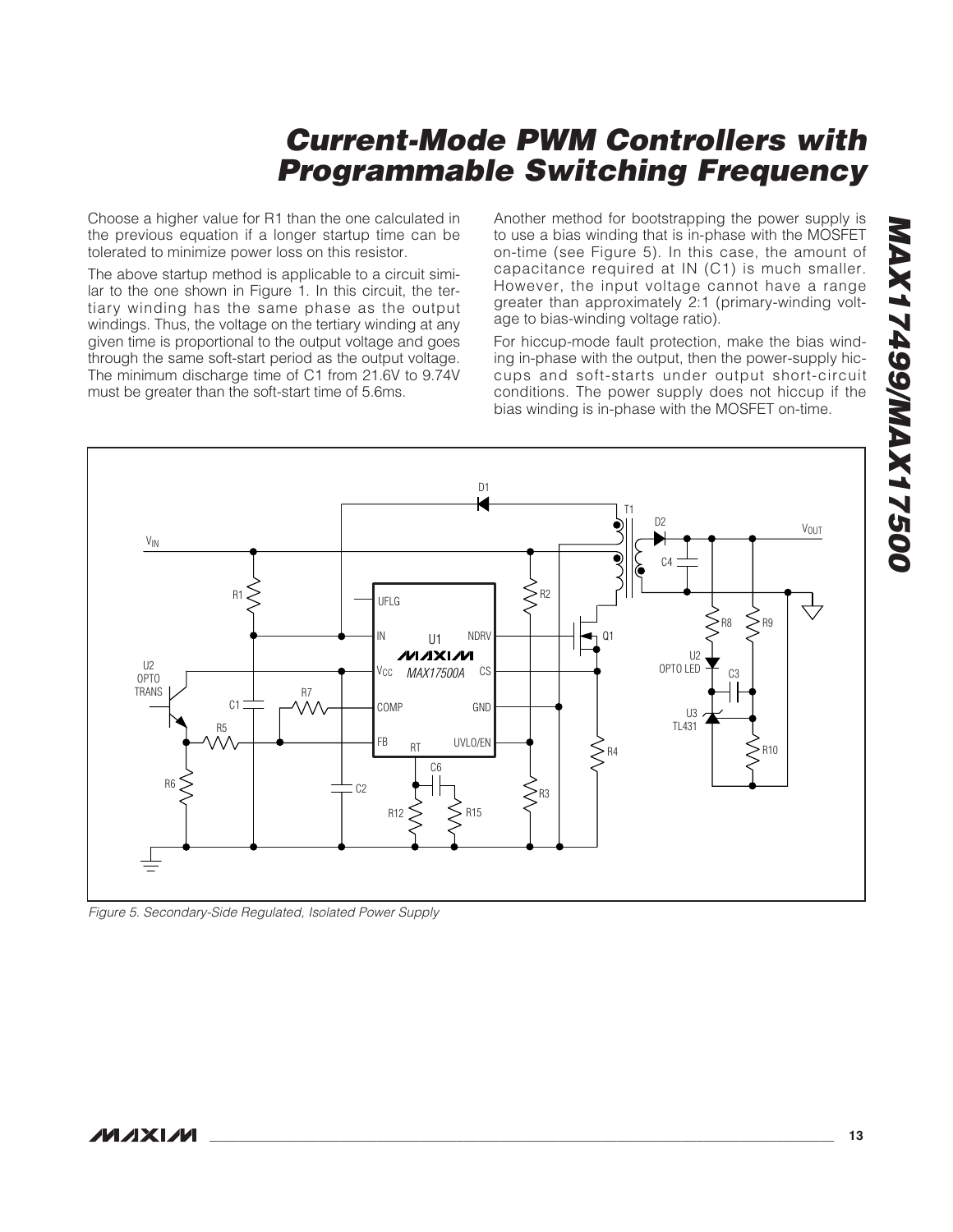



Figure 6. Primary-Side-Regulated, Dual-Output, Isolated Telecom Power Supply

#### **Primary-Side-Regulated, Isolated Telecom Power Supply**

Figure 6 shows a complete circuit of a dual-output power supply with a 36V to 72V telecom voltage range. An important aspect of this power supply is that it is primary-side regulated. The regulation through the tertiary winding also supplies bias for the MAX17500.

In the circuit of Figure 6, cross-regulation has been improved (tertiary and 5V outputs) by using chip inductors, L1 and L2, and R7 II R12 across C12. R7 II R12 presents enough loading on the tertiary winding output to allow ±10% load regulation on the 5V output over a 150mA to 1.5A load current range (Figure 7).



Figure 7. Output Voltage Regulation for the Circuit in Figure 6

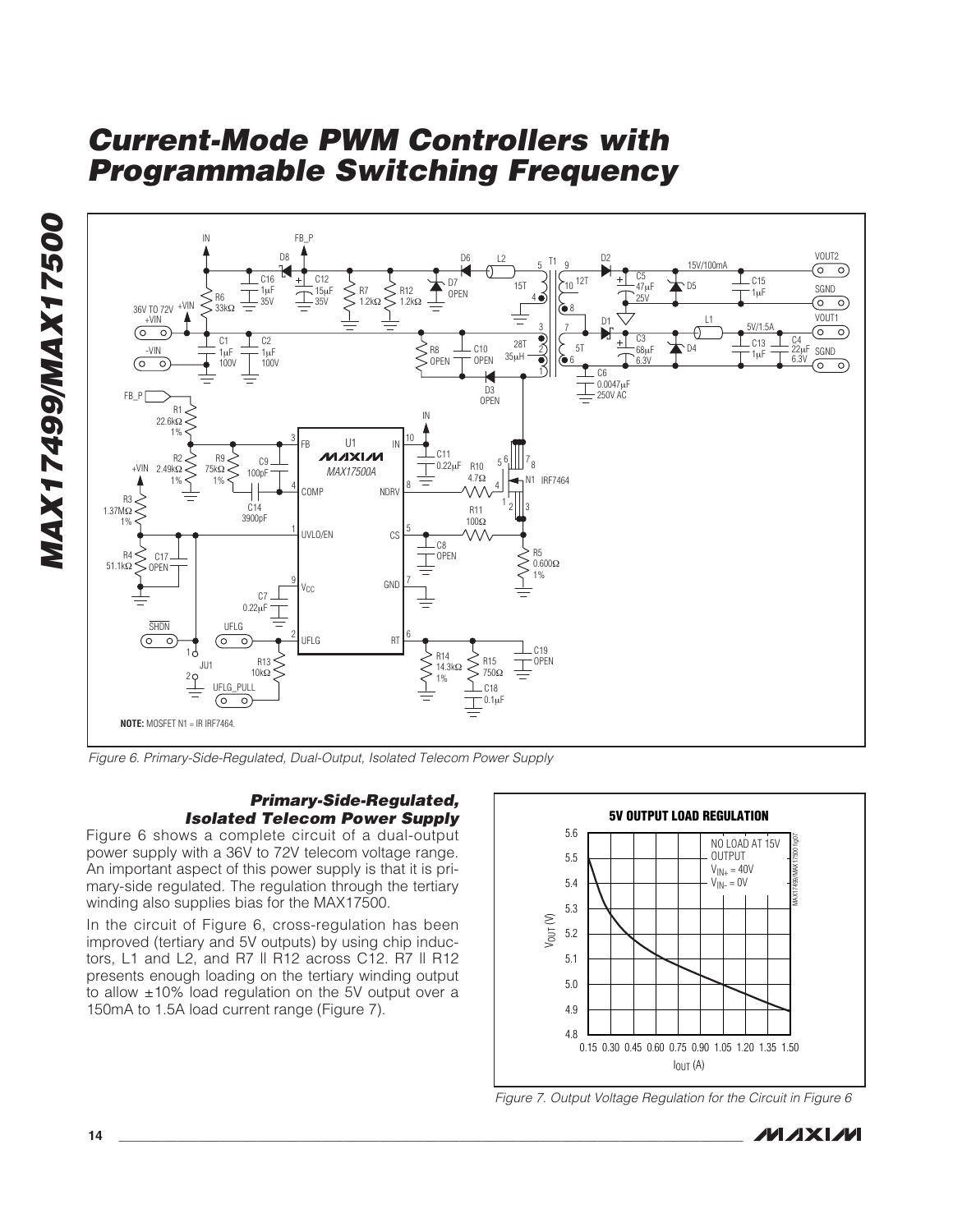

Figure 8. 12V to 15V Output Boost Regulator

Figure 8 shows the 12V to 15V output boost regulator.

#### **Layout Recommendations**

Typically, there are two sources of noise emission in a switching power supply: high di/dt loops and high dV/dt surfaces. For example, traces that carry the drain current often form high di/dt loops. Similarly, the heatsink of the MOSFET presents a dV/dt source; therefore, minimize the surface area of the heatsink as much as possible. Keep all PCB traces carrying switching

currents as short as possible to minimize current loops. Use a ground plane for best results. The pins of the μMAX package are positioned to allow easy interfacing to the external MOSFET.

For universal AC input design, follow all applicable safety regulations. Offline power supplies may require UL, VDE, and other similar agency approvals. To avoid noise coupling of signals from RT to NDRV, route traces from RT away from NDRV.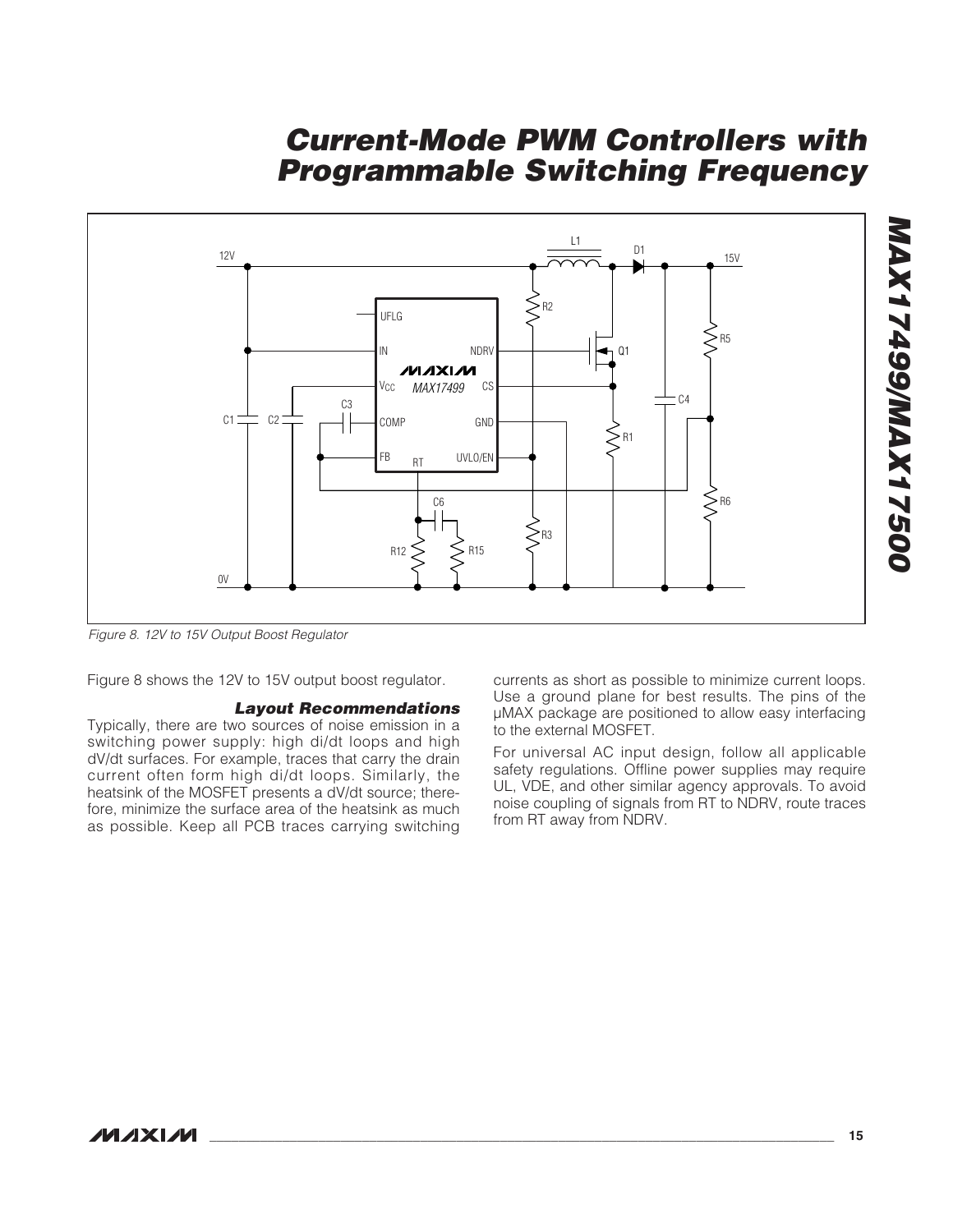**Typical Application Circuit**

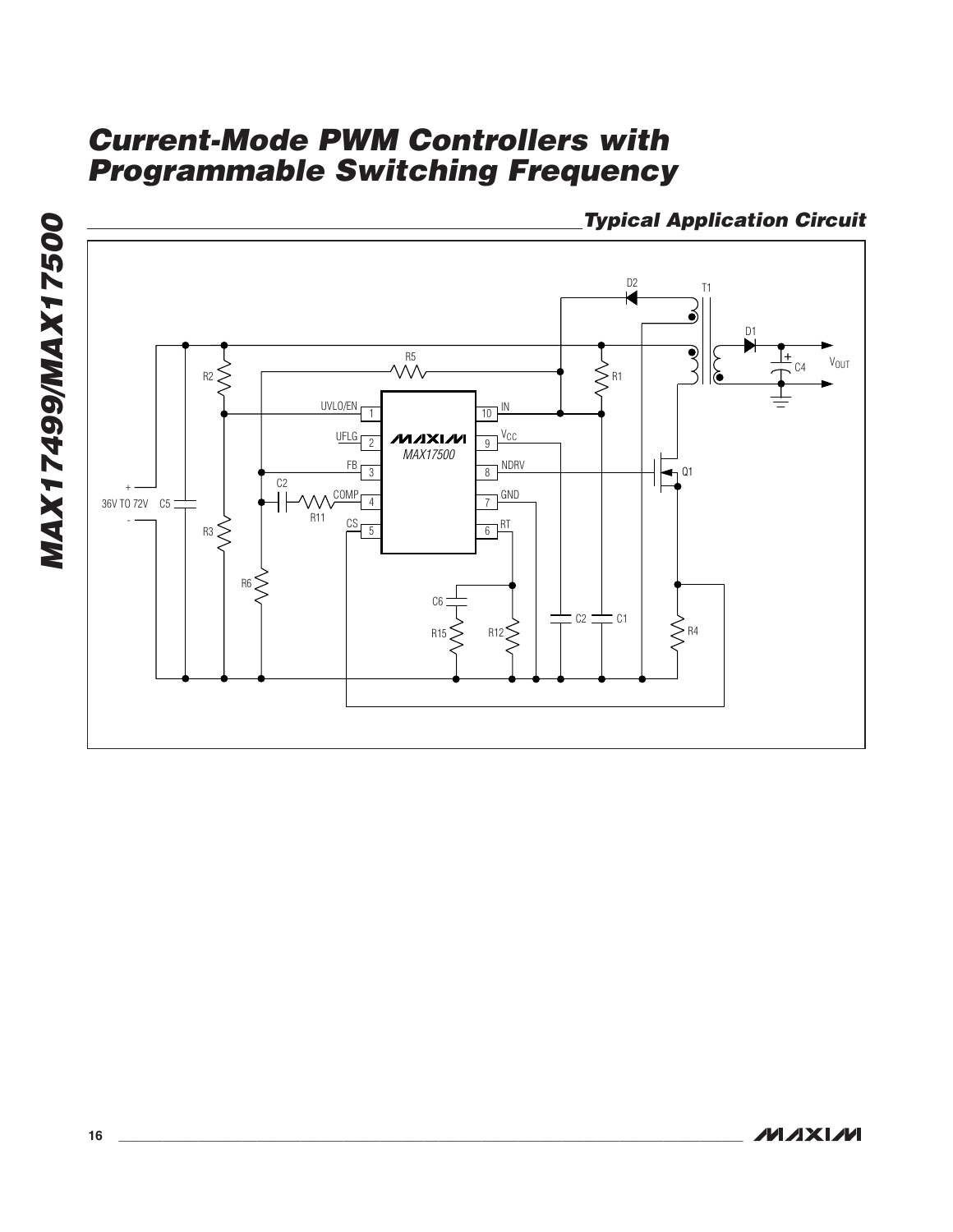## **Functional Diagram**



## **Selector Guide**

| <b>PART*</b> | <b>BOOTSTRAP</b><br><b>UVLO</b> | <b>STARTUP</b><br><b>VOLTAGE (V)</b> | <b>MAX DUTY</b><br>CYCLE (%) |
|--------------|---------------------------------|--------------------------------------|------------------------------|
| MAX17499A    | Νo                              | 9.5                                  | 50                           |
| MAX17499B    | <b>No</b>                       | 9.5                                  | 75                           |
| MAX17500A    | Yes                             | 22                                   | 50                           |
| MAX17500B    | Yes                             | 22                                   | 75                           |

\*The MAX17499 does not have an internal bootstrap UVLO. The MAX17499 starts operation as long as VIN is higher than 9.5V and UVLO/EN is higher than 1.23V.

## **Chip Information**

PROCESS: BiCMOS

## **Package Information**

For the latest package outline information and land patterns (footprints), go to **[www.maxim-ic.com/packages](http://www.maxim-ic.com/packages)**. Note that a "+", "#", or "-" in the package code indicates RoHS status only. Package drawings may show a different suffix character, but the drawing pertains to the package regardless of RoHS status.

| <b>PACKAGE</b> | <b>PACKAGE</b> | <b>OUTLINE</b> | LAND               |
|----------------|----------------|----------------|--------------------|
| <b>TYPE</b>    | <b>CODE</b>    | NO.            | <b>PATTERN NO.</b> |
| 10 uMAX        | U10+2          | 21-0061        | 90-0330            |

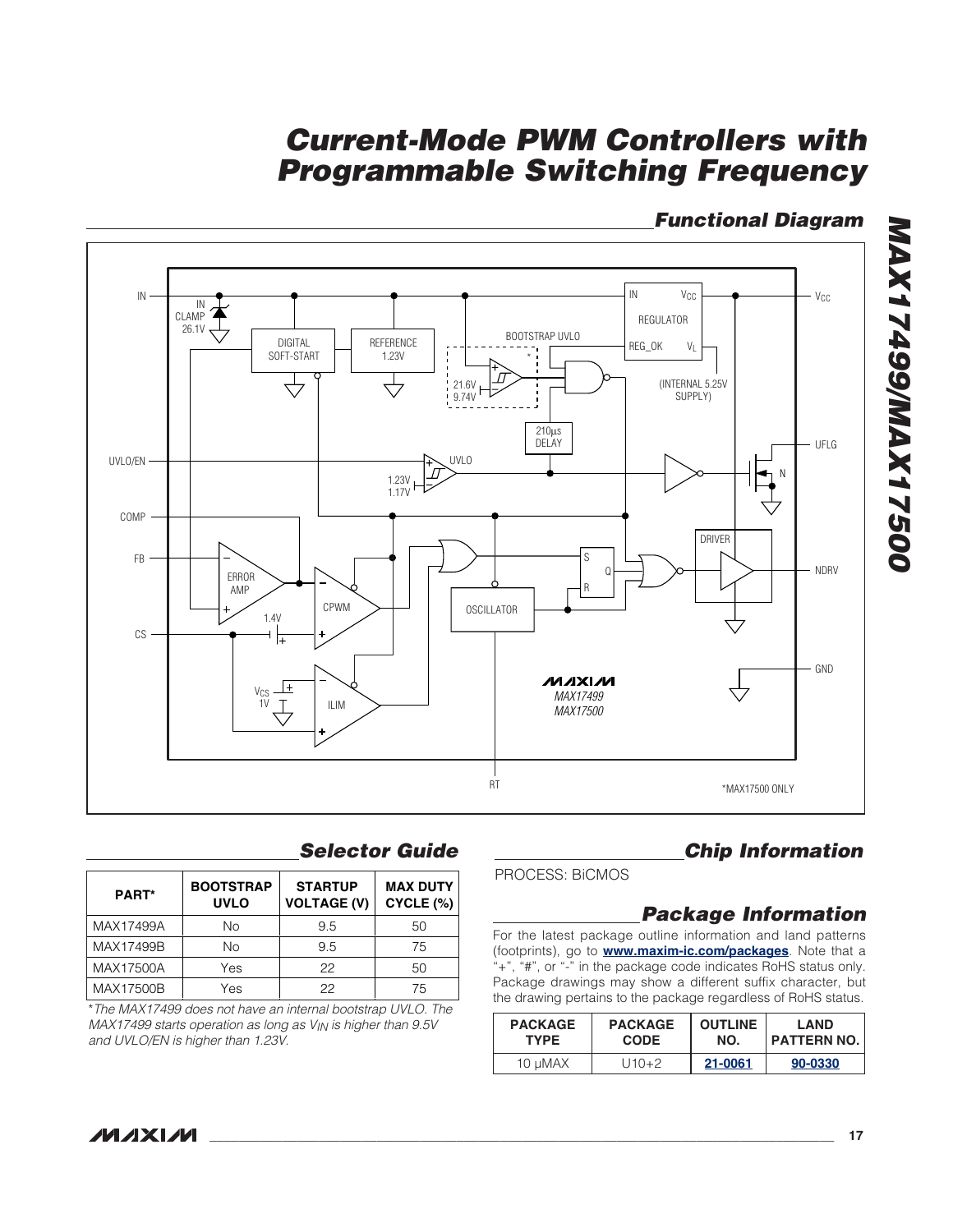## **Revision History**

| <b>REVISION</b><br><b>NUMBER</b> | <b>REVISION</b><br><b>DATE</b> | <b>DESCRIPTION</b>                                                                                               | <b>PAGES</b><br><b>CHANGED</b> |
|----------------------------------|--------------------------------|------------------------------------------------------------------------------------------------------------------|--------------------------------|
|                                  | 9/10                           | Initial release                                                                                                  | $\overline{\phantom{a}}$       |
|                                  | 7/11                           | Changed operating temperature from -40 $^{\circ}$ C to +85 $^{\circ}$ C to -40 $^{\circ}$ C to +125 $^{\circ}$ C | $-4$                           |

Maxim cannot assume responsibility for use of any circuitry other than circuitry entirely embodied in a Maxim product. No circuit patent licenses are implied. Maxim reserves the right to change the circuitry and specifications without notice at any time.

**18 \_\_\_\_\_\_\_\_\_\_\_\_\_\_\_\_\_\_\_\_Maxim Integrated Products, 120 San Gabriel Drive, Sunnyvale, CA 94086 408-737-7600**